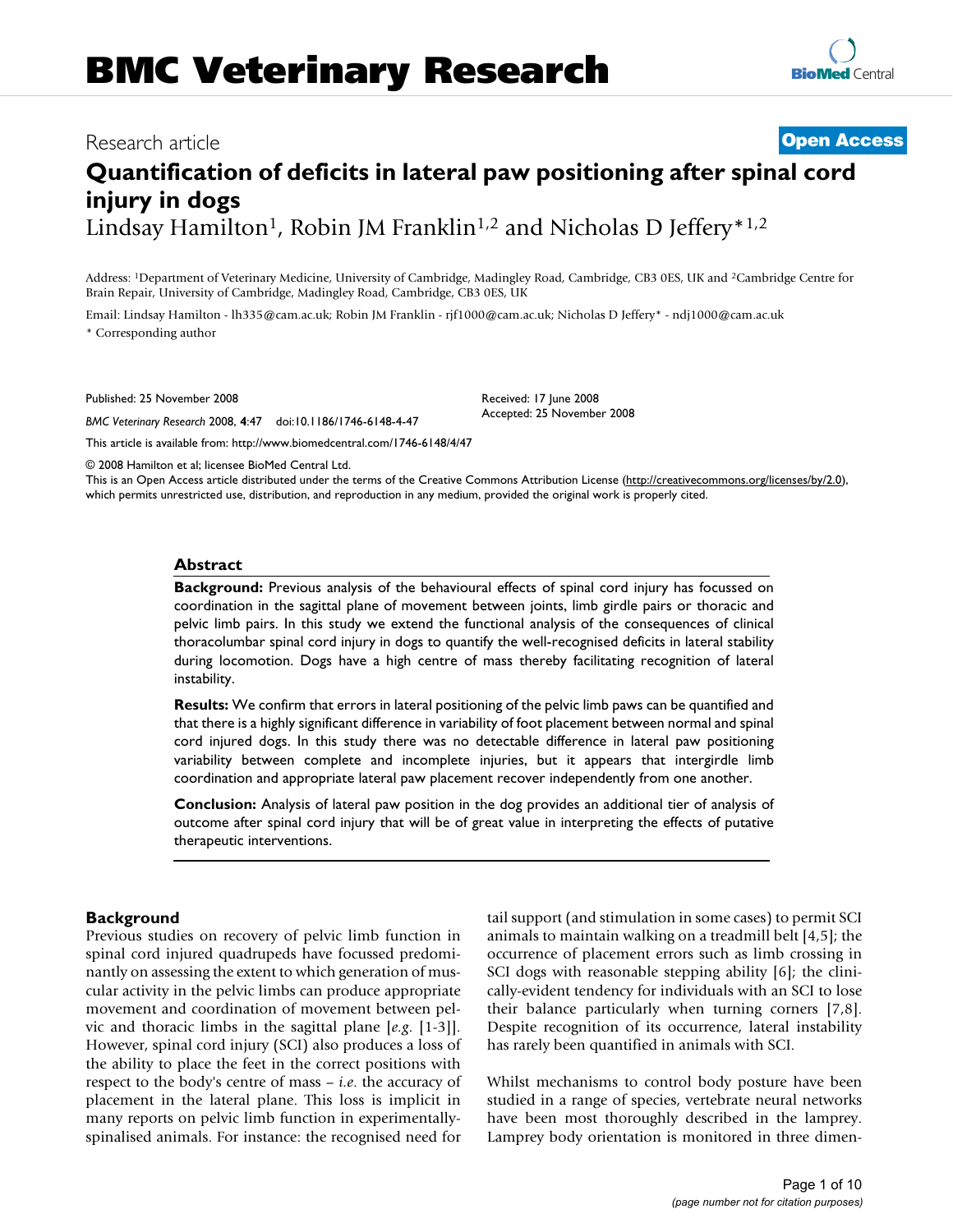sions by the vestibular system which mediates its effects on posture via the reticulospinal tract – the only welldeveloped descending pathway in this species [9-12]. However, in quadrupedal land animals maintenance of posture requires an integration of vestibular, visual and somatosensory (proprioceptive) sensory inputs. The relative significance of these inputs differs between body regions; input from the vestibular system being relatively more important for maintaining head orientation and thoracic limb stability, and somatosensory information from the limbs being more important for maintaining trunk and pelvic limb stability [13-16]. Additionally, experiments on decerebrate cats show that neural structures required for maintenance of body posture are located in the cerebellum, brain stem and spinal cord, since such animals are able to engage righting reflexes to correct their posture when abnormally positioned. Two brainstem areas important in control of postural muscle tone are the dorsal and ventral tegmental fields, with integration between the output from these areas and other descending locomotor signals occurring in the medullary reticular formation and spinal cord [17,18].

In previous studies the ability of quadrupeds to control limb position relative to the trunk has been studied mainly by examining the ability of an animal to maintain balance during adaption to perturbation of a static posture, usually by means of a tilting platform [19-21]. Although spinalised animals are able to maintain a standing posture (for very limited periods) they have profoundly impaired ability to respond to external perturbation of their posture. This is thought to result from lack of recruitment of flexor muscle activity for this particular purpose, which is dependent on supraspinal control mechanisms [20]. Investigations on spinalised rabbits further suggest that ventral lesions are associated with more pronounced and lasting deficit in postural correction than either dorsal or lateral lesions [22].

During locomotion, anticipatory adaptations in posture are made using more complex control than that required for making the reflex, balance-maintaining corrective responses to changes in static body posture described above. Pre-emptive responses are needed when either internal or external factors affecting posture are expected, most simply between each step cycle during steady locomotion. Further control is needed for maintaining balance through changes in speed, direction or terrain. Abnormalities such as increased lateral trunk sway, a wide-based stance with the trunk angled to one side, and frequent stumbling have been described during treadmill locomotion in spinalised cats, all of which were exacerbated by inclining the treadmill or increasing its speed [5]. However these observations are subjective, implying the need to develop methods to quantify lateral instability. In a recent study, Ichiyama et al (2008) [23], chose the parameter of 'width of pelvic limb stance' as a means of examining paw placement in the lateral plane in their analysis of the effects of locomotor training, epidural stimulation and intraperitoneal quipazine on the gait patterns of rats after complete thoracolumbar cord transection. Whilst this parameter provides valuable information on paw placement, especially in a homogenous group of laboratory rats, our previous observations had suggested the need to examine *variability* in lateral placement as well as absolute values of interpaw distance.

Therefore in this current study we wished to extend our previous quantification of coordination of thoracic and pelvic limb in the sagittal plane to examine the variability (or 'consistency') of pelvic limb placement in the lateral plane (here termed the 'y-plane') in dogs that had suffered thoracolumbar spinal cord injury. Therefore we used the *coefficient of variation* as a unitless parameter to summarise the amount of variability in the lateral positioning of the limbs of each girdle. This descriptive parameter has frequently been used to describe and analyse aspects of gait variability in humans [24], notably to assess the risk of falls in elderly people [25].

Clinically, in both humans [26] and dogs [27], spinal cord injury (SCI) can be divided into 'complete' – in which there is no discernible transmission of impulses across the damaged region of the spinal cord – and 'incomplete', injuries. Previously, we demonstrated loss of coordination between thoracic and pelvic sagittal limb movements in dogs that had incurred clinically complete lesions [28]. However, it is possible that recovery of intergirdle limb coordination in the sagittal plane could be mediated by propriospinal pathways rather than requiring instruction from motor centres in the brain. We reasoned that, since control of lateral stability is dependent upon brainstem centres (see above), it should be possible to define two different types of coordination of pelvic limb placement after thoracolumbar SCI: that defined by thoracic-pelvic limb coordination in the sagittal ('x') plane and that defined by the positioning of the pelvic limbs in relation to the trunk in the lateral ('y') plane (*i.e*. mediated by extrinsic pathways between the spinal cord and brainstem).

Therefore in this study we analysed stepping after clinical thoracolumbar SCI in dogs to test the hypothesis that placement of the pelvic limbs in the lateral plane would be abnormally variable in all dogs with complete SCI but could be normal in those with incomplete SCI, depending on the severity of the lesion.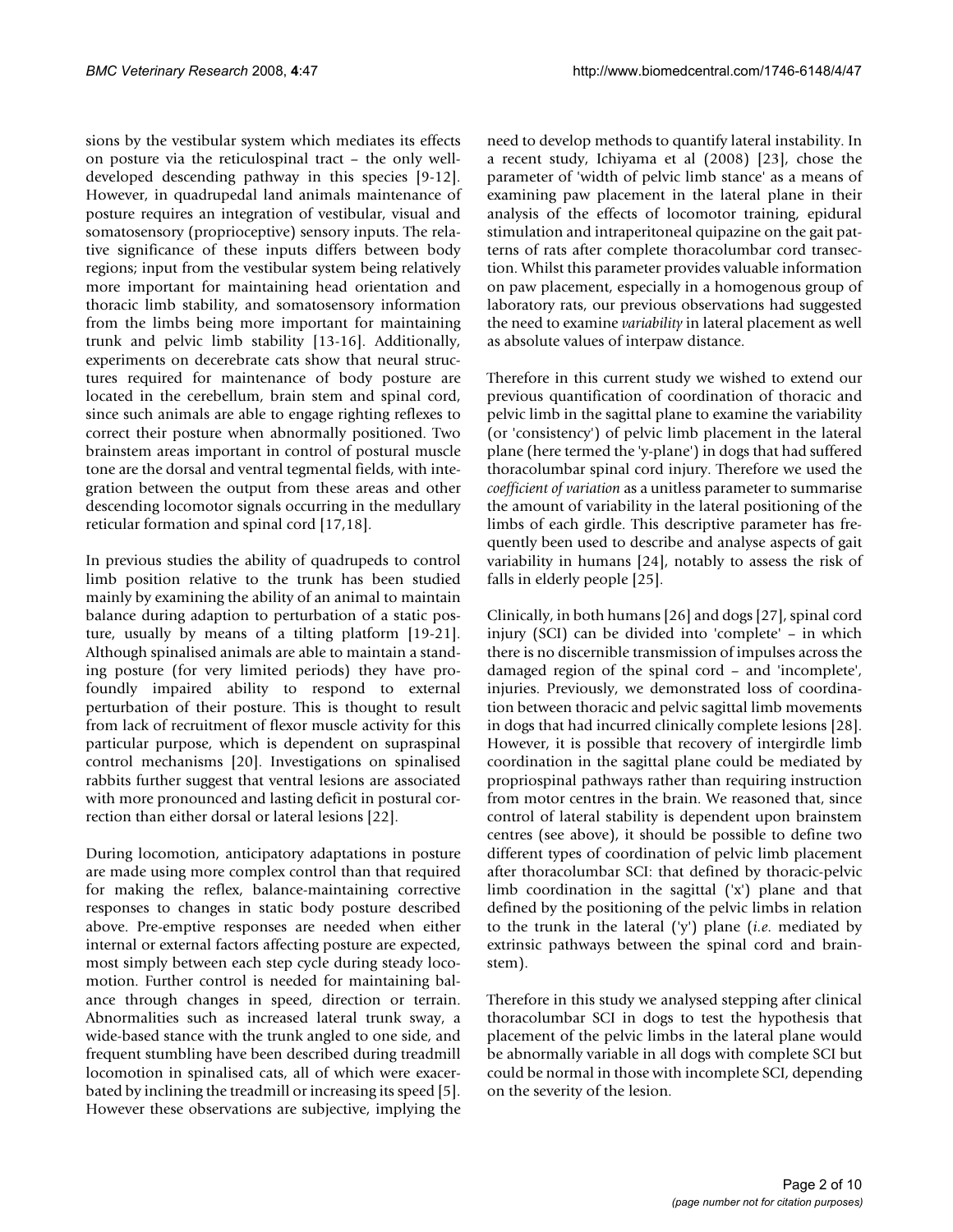#### **Results**

#### *Normal dogs*

There was considerable variability in the width of support provided by the thoracic (87–179 mm) and pelvic (109– 213 mm) limb pairs, reflecting the conformational heterogeneity in the tested sample of the domestic dog population. Furthermore, there was considerable variability in the relative width of support between thoracic and pelvic limb girdles – *i.e*. some animals had wider base of support in the thoracic limbs and some in the pelvic limbs. We examined the possibility of a correlation between physical size and the width of support in the pelvic limbs, using the length of the tibia as a means of estimating the size of each dog. There was no significant correlation (Spearman's test  $r = 0.33$ ;  $p = 0.39$ ; see Fig 1), reflecting the high diversity of dog conformation.

Next we quantified the variability in foot placement by calculating the *coefficient of variation* (CV: standard deviation divided by the mean, see methods) for the thoracic and pelvic limbs pairs of each dog. This calculated ratio revealed differences in the variability of limb placement between individual dogs that were of similar magnitude in thoracic (0.08–0.27) and pelvic (0.08–0.17) limbs. Since we were interested in ultimately comparing the reliability of pelvic limb placement with that in the thoracic limbs we then divided the *coefficient of variation* for the pelvic limbs into that for the thoracic limbs, producing a figure to define the difference in foot placement variability between limbs in the two girdles. As would be expected in normal individuals, these fell within a narrow range (0.86–2.5), with a mean value close to 1 (1.29).

We then examined the effect of variation in treadmill speed on these parameters. In neither the thoracic (paired t test;  $p = 0.58$ ), nor the pelvic (paired t test;  $p = 0.26$ ) limbs was there an effect of speed on width of support. As expected, the ratio between thoracic and pelvic limb vari-



#### XY plot to show relationship be linear regression line and dashed li **Figure 1** tween tibial length and pelvic nes indicate 95% confidence intervals girdle base of support in normal dogs solid line shows imposed

**XY plot to show relationship between tibial length and pelvic girdle base of support in normal dogs solid line shows imposed linear regression line and dashed lines indicate 95% confidence intervals**. There is not a significant correlation between these variables ( $r = 0.33$ ;  $p = 0.39$ ).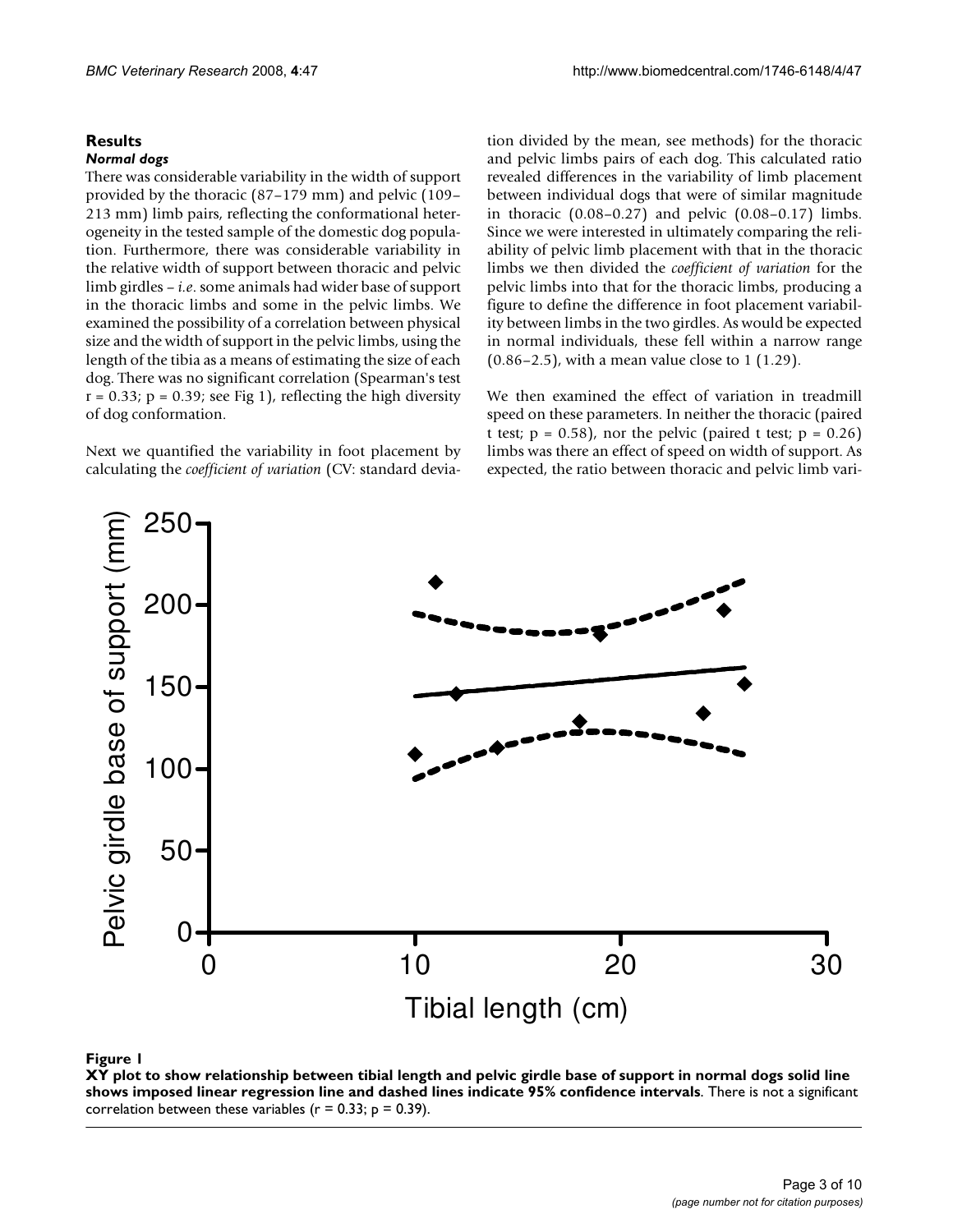ability was also unchanged by altering the treadmill speed (paired t test;  $p = 0.36$ ).

#### *SCI dogs*

#### *a) Incomplete SCI*

Incomplete SCI resulted from a variety of causes in dogs included in this study; these are listed in Table 1. The thoracic limb base of support varied widely within this group (82–241 mm), which is similar to the range in normal dogs. However, the base of support through the pelvic limbs (45–260 mm) was far more variable than that found in normal animals. Nevertheless, the *median* values for width of base support were similar in this group to those in the normal group (thoracic limbs: Kruskal-Wallis test,  $p = 0.71$ ; pelvic limbs: Kruskal-Wallis test,  $p = 0.17$ ) – perhaps reflecting the anatomical constraints on possible positions of the paw in the y-plane. There was no significant correlation between tibial length and the width of support in the pelvic limbs (Spearman's test,  $p = 0.35$ ;  $p <$ 0.05).

Next we examined the variability in limb placement by calculating the *coefficient of variation* as described above. Again, there were differences in this parameter between individual animals in both thoracic (0.13–0.79) and pelvic (0.16–1.02) limbs, including some notably much larger values than those calculated for normal individuals, implying an increased variability of foot placement. The calculated CV were used to compare consistency of foot placement compared amongst all groups of dogs. This demonstrated that thoracic foot placement was not significantly different between groups (Kruskal-Wallis test, p = 0.27), but was significantly different for the pelvic limbs (Kruskal-Wallis test; p < 0.0001) including a significantly reduced consistency of placement between normal and incomplete injury cases (Dunn's *post hoc* test; p < 0.05, and see Fig 2). We considered the possibility that this result might have been a consequence of different limb lengths

| Table 1: Causes of spinal cord injury in tested animals |  |  |  |  |
|---------------------------------------------------------|--|--|--|--|
|---------------------------------------------------------|--|--|--|--|

| Cause of complete injury | Cause of incomplete injury     |  |  |
|--------------------------|--------------------------------|--|--|
| $LI/2$ IVD               | T11 caudal epiphyseal fracture |  |  |
| TI3/LI IVD               | T13/L1 nephroblastoma          |  |  |
| T12/13 IVD               | T12/13 IVD                     |  |  |
| T12/13 fracture-luxation | 11/2 IVD                       |  |  |
| TI3/LI IVD               | 11/2 IVD                       |  |  |
| TI3/LI IVD               | LI/2 IVD                       |  |  |
| T12/13 subluxation       | T8 hemivertebra                |  |  |
|                          | T13/LLIVD                      |  |  |
|                          | 11/2 IVD                       |  |  |
|                          | T12/13 IVD                     |  |  |
|                          | TI3/LI IVD                     |  |  |
|                          | TI3/LI IVD                     |  |  |
|                          | 1 1/2 IVD                      |  |  |
|                          |                                |  |  |

in this group but analysis showed that all tested groups of dog had statistically similar tibial lengths (Kruskal-Wallis test,  $p = 0.13$  and see Table 2). These results confirmed that there was a significantly greater inconsistency in pelvic limb placement after incomplete SCI, although the ratio of thoracic and pelvic coefficient of variation was not significantly different from that of normal animals (Fig 3).

This group of dogs had incomplete injuries and their locomotor capability changed with time. Using the mean diagonal coupling interval parameter we described previously [27] we could divide these dogs into sub-groups with either normal or abnormal coordination in the sagittal ('x') plane and ask the question whether there was a concomitant alteration in the variability of lateral foot placement during recovery of locomotion. There was some change in the coefficient of variability of pelvic limb placement at different stages of recovery but this was not statistically significant (paired t test,  $p = 0.1$ ), implying that there was no major alteration in the ability to place the limbs correctly in the lateral ('y') plane during recovery of intergirdle coordination. At the time at which these dogs exhibited normal x-plane coordination only two of eight animals exhibited variability of lateral foot placement within the range of the normal dogs.

#### *b) Complete SCI*

The causes of complete SCI of dogs included in this study are listed in Table 1. Base of support values in both the thoracic (66.4–215.5 mm) and pelvic (71.9–218.1 mm) limbs were variable, as in the other two groups. Similarly, there was variability in the reliability of foot placement in both the thoracic and pelvic limb girdles: i) in the thoracic limbs the variability ratio varied between 0.06 and 0.31 – which was not significantly different from that found in either normal or incomplete SCI cases (Kruskal-Wallis test); ii) in the pelvic limbs the *coefficient of variation* ranged from 0.25 to 1.1 and was significantly different from that in normal dogs (Kruskal-Wallis test; p < 0.0001, Dunn's *post hoc* test; p < 0.05), but not from those with incomplete injuries (see Fig 2). Similar results were obtained when examining the relationship between the *coefficient of variation* of the thoracic and pelvic girdles; animals with complete SCI had a significantly different ratio from the normal animals (Kruskal-Wallis test  $p =$ 0.0069; Dunn's *post hoc* test p < 0.05, see Fig 3) but not from those with incomplete injuries.

#### *Analysis of use of support band*

Both groups of SCI dogs could not walk unsupported on the treadmill, which may have had an effect on the degree to which lateral movements were permitted. Therefore we also examined the effect of band support on the normal dogs, in case there was an effect to exacerbate the increased variability of weight support in the SCI dogs.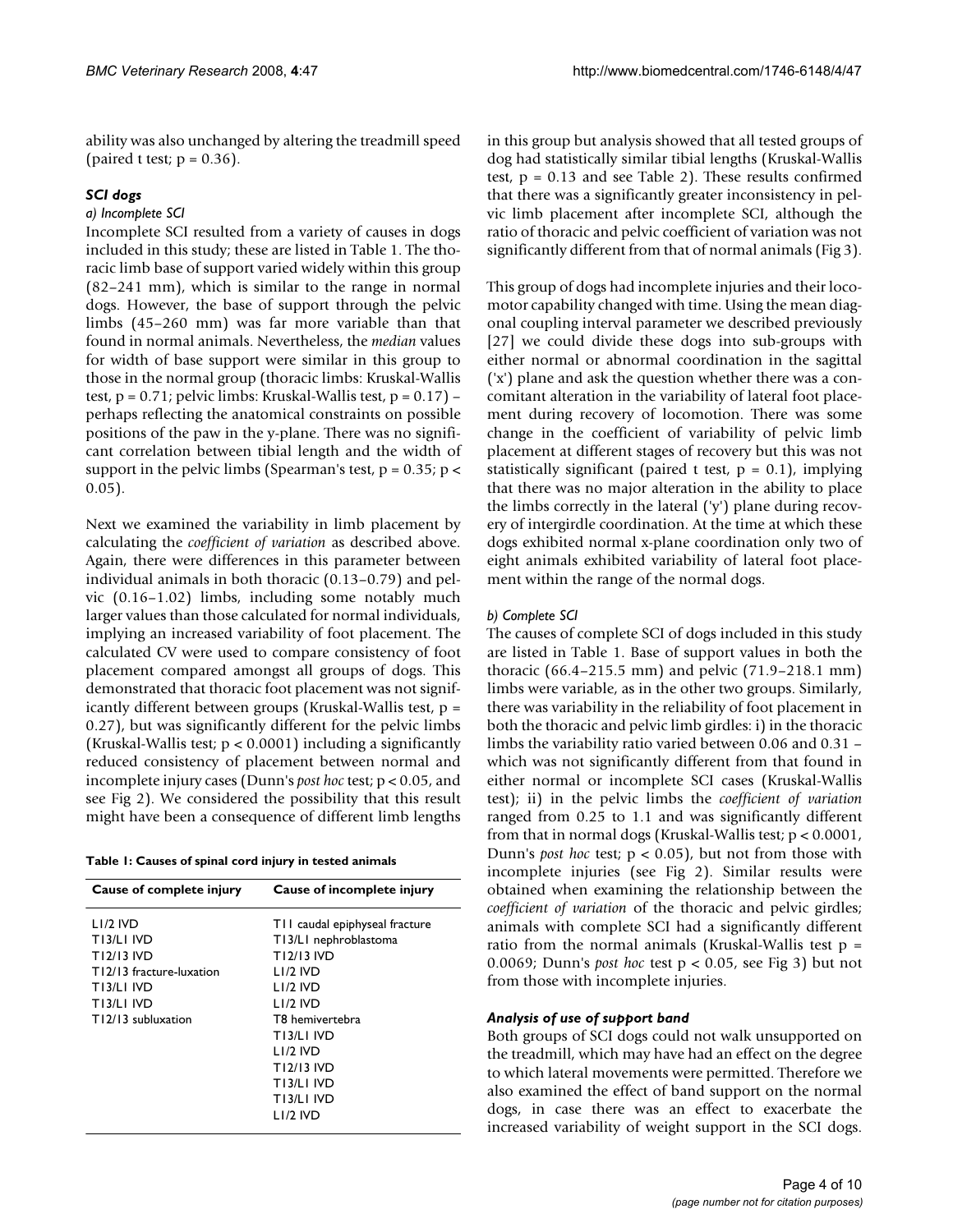a



#### Figure 2

**Bar charts to illustrate the variability of paw placement position in the lateral ('y') plane**. Variability has been quantified by dividing the mean distance between the limb pairs by the standard deviation, to produce the coefficient of variation.a. Variability in thoracic paw placement does not vary amongst the groups (Kruskal-Wallis test  $p = 0.27$ ). b. There is increased inconsistency in placement of pelvic paws after both incomplete (\*\* p < 0.01; Dunn's post hoc test) and complete (\*\* p < 0.001; Dunn's test) thoracolumbar spinal cord injury, when compared with normal dogs (Kruskal-Wallis test p < 0.0001).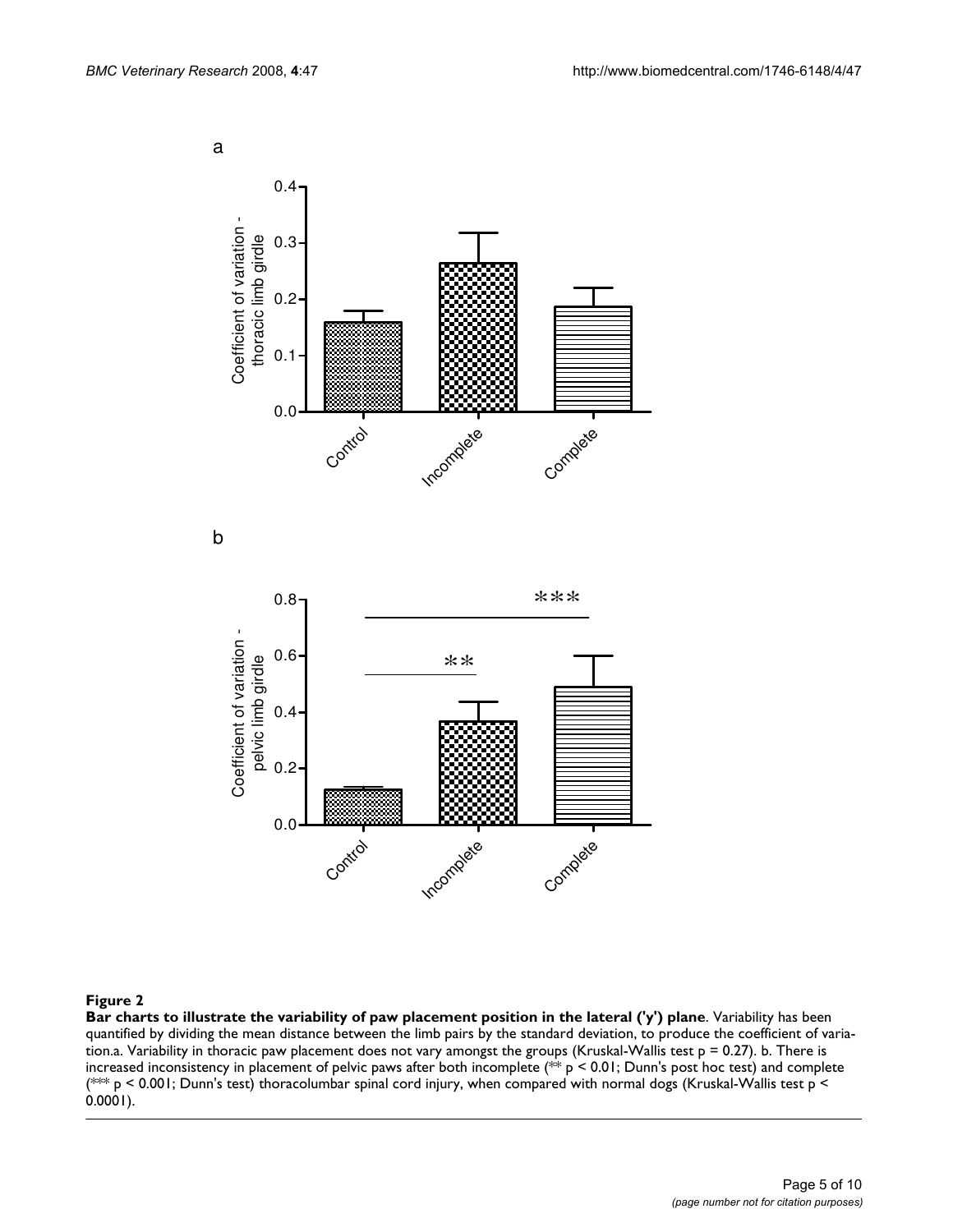

#### Bar chart to illustrate the relationship betw (Kruskal-Wallis test p = 0.0069) **Figure 3** een variability of thoracic and pelvic paw placement in the different groups of dogs

**Bar chart to illustrate the relationship between variability of thoracic and pelvic paw placement in the different groups of dogs (Kruskal-Wallis test p = 0.0069)**. There is a significant difference in this parameter between normal dogs and those with complete ( $**$  p < 0.01; Dunn's test) thoracolumbar spinal cord injury.

When examining normal dogs the band did not alter stepping inconsistency, as measured by the variability ratio in either the thoracic ( $p = 0.22$ ; paired t test) or the pelvic ( $p = 0.22$ ) = 0.33; paired t test) limbs.

#### **Discussion**

The data presented here quantify for the first time the deficits in lateral foot placement associated with clinical spinal cord injury in dogs and confirm that there is excessive inconsistency in positioning, accounting for lateral instability during locomotion. Whilst normal dogs have very limited variability in lateral foot placement during locomotion this is markedly increased after both complete and incomplete SCI. This quantification is valuable since it provides an additional outcome measure by which to analyse the effects of therapeutic interventions. Moreover, it is extremely robust, since it is likely that our methods include an inevitable underestimate of the lack of coordination in the lateral plane, because provision of an abdominal band support is essential to allow data to be collected at all, but inherently limits variability in lateral paw placement. Furthermore, variability does not appear to be affected by changes in locomotor speed.

Our data show that although it is possible for animals with clinically 'complete' thoracolumbar SCI (*i.e*. with no discernible sensory transmission to the head across the lesion) to generate stepping movements they do not recover the ability to correctly place the feet in the lateral plane. By comparison, after complete SCI untrained rats (but treated with epidural stimulation and quipazine) had a similar pelvic limb stance width to unlesioned ani-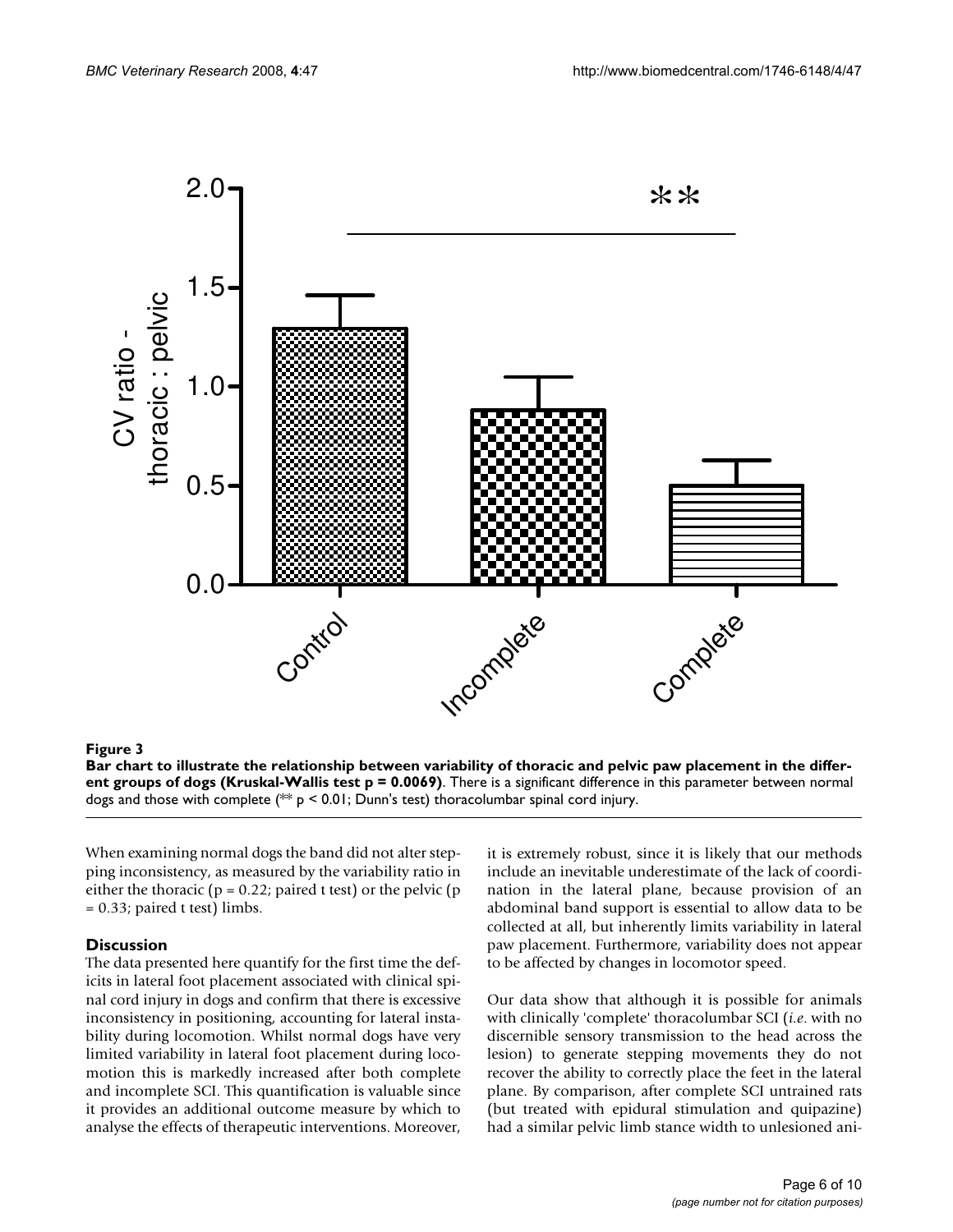**Table 2: Tibial lengths in the three tested groups**

| <b>Normal</b> | Incomplete | <b>Complete</b> |  |
|---------------|------------|-----------------|--|
| П             | 15         | 8               |  |
| 12            | П          | 8               |  |
| 19            | 20         | 15              |  |
| 26            | 9          | 6.5             |  |
| 24            | 16         | 4               |  |
| 10            | 7          | 7               |  |
| 25            | 8          | 16              |  |
| 18            | 9          |                 |  |
| 4             | 13         |                 |  |
|               | 22         |                 |  |
|               | 6.5        |                 |  |
|               | 13         |                 |  |
|               | 7          |                 |  |

Tibial lengths are statistically equal amongst the three groups (Kruskal-Wallis test  $p = 0.13$ ).

mals [23]; however, that study did not examine *variability* of paw placement in the lateral plane. Surprisingly, in our data there appeared not to be a difference in variability in lateral paw placement between complete and incomplete SCI suggesting that both brainstem-spinal cord and intracord connectivity are disrupted to a similar degree between these two groups – at least at the stage of recovery at which the incomplete SCI animals were examined. However, our data show that recovery of intergirdle limb coordination can occur in the absence of correct placement in the lateral plane. This suggests that either: i) different pathways (as consistent with the previous experimental data cited in the Introduction) or, ii) a different degree of pathway integrity, is required for these two different forms of coordination. None of the dogs without normal intergirdle coordination placed the pelvic limbs correctly in the lateral plane. The converse question – whether animals that recover lateral stability always have normal coordination in the x-plane – cannot be answered here, since only one SCI dog had lateral plane movements within normal limits (and also had normal xplane coordination). It is possible that lateral plane coordination represents a more advanced stage of recovery, which is dependent on brainstem-spinal cord connections and cannot occur in animals with very severe SCI.

Our findings confirm that two components of limb coordination – lateral stability and intergirdle limb coordination – can be individually analysed during recovery, or after interventions designed to enhance functional outcome. Recognition of, and the ability to quantify, these different components of recovery of limb control after SCI provides a mechanism for increased sophistication of analysis of outcome of interventions designed to promote recovery after severe SCI. A recent study has shown that, in rats, pelvic limb stepping can be mediated solely through

propriospinal networks caudal to a spinal cord lesion [29], which suggests that evaluation of potentially useful interventions after SCI should also focus on features of the gait apart from simple stepping. Moreover, for human patients to derive maximum benefit from an intervention after SCI it is usually assumed that there would need to be control mediated from the brain – in fact, most usefully from the cerebral cortex (see [30]). Although our gait analysis would not allow us to determine whether corticospinal connections can be restored by an experimental intervention, analysis of limb movements in the lateral plane provides an evaluation of brainstem-spinal connectivity and, we show here, can be quantified in dogs.

These findings also highlight the value of SCI dogs in providing an enhanced analysis of the effect of interventions designed to improve the functional outcome after severe SCI, since limb movements in both the sagittal and lateral planes can be examined. In contrast to rodents, dogs have a relatively high centre of mass, which facilitates analysis of limb movement in directions other than the sagittal plane, with the implication that it would be useful to analyse in clinical dog SCI patients the effects of interventions that have previously proven to be of value in experimental rodent models.

#### **Conclusion**

We show here that it is possible to quantify the increased variability in lateral support that results from thoracolumbar SCI and that this may recover independently of limb girdle coordination in the sagittal plane. This ability to analyse locomotor outcome in two planes (sagittal and lateral) will permit greater sophistication in measurement of the effects of interventions designed to improve locomotor function.

#### **Methods**

Dogs in this study were presented to the Dept Veterinary Medicine for treatment of clinical SCI, or were owned by members of staff (normal dogs). The study was carried out in the UK under the jurisdiction of the Veterinary Surgeons Act (1966).

#### *Normal dogs (n = 9)*

These were of a variety of breeds and types, and owned by members of staff in the Department.

### *Spinal cord injured dogs (n = 20)*

We restricted this investigation to dogs that had incurred thoracolumbar SCI, but exhibited perceptible stepping movements in the pelvic limbs, the clinical details are included in Table 1. Stepping activity was precisely defined by using data derived from digital gait data on step length; only dogs that exhibited pelvic limb steps of at least 40% of the length of the thoracic limbs were exam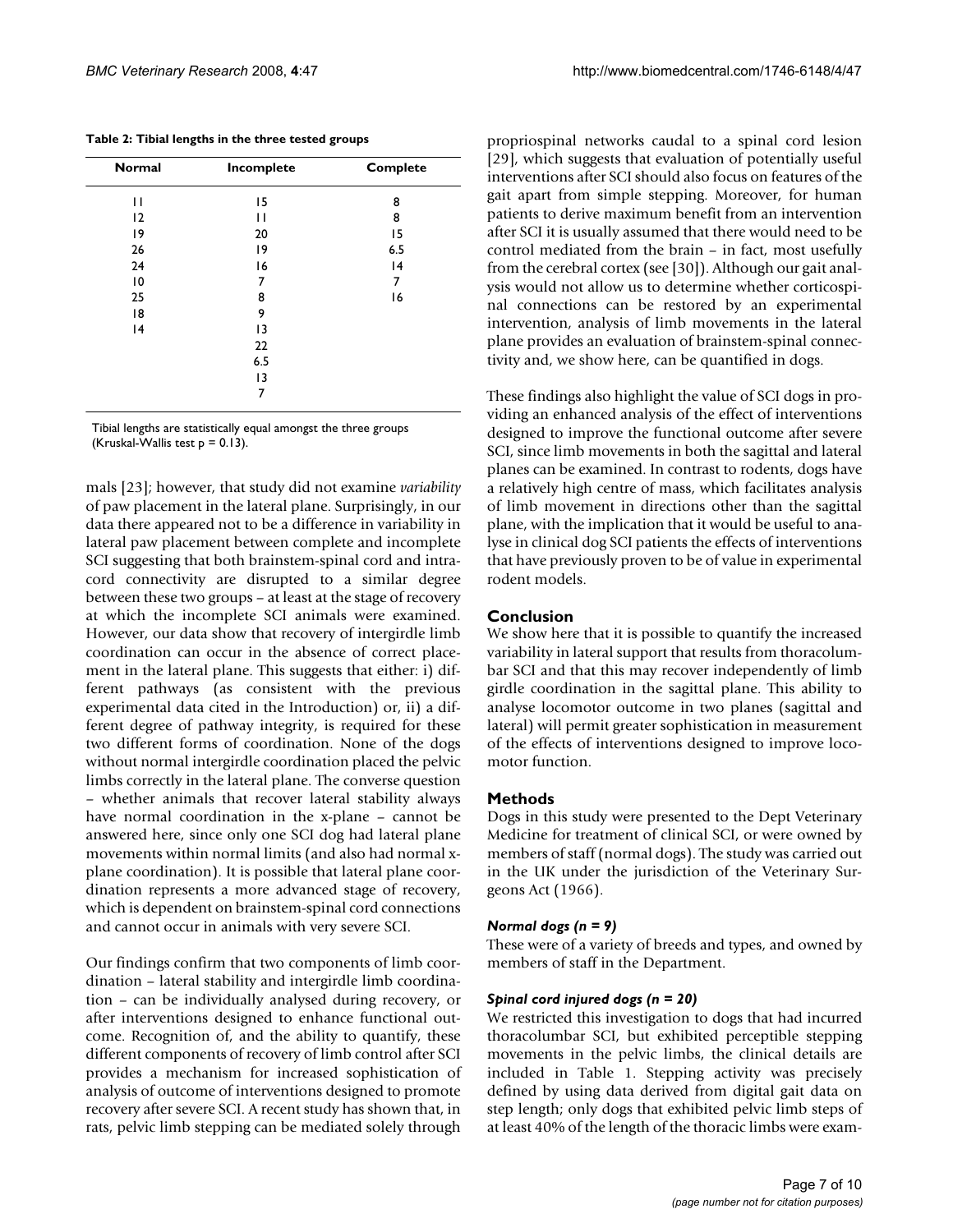ined (in normal dogs pelvic limb steps vary between 80– 109% of thoracic limb step length [data on file]).

SCI dogs were divided into two sub-groups:

#### *a) 'Incomplete' SCI (n = 13)*

These dogs had sustained thoracolumbar SCI but had not lost sensory function to the paws of the pelvic limbs. The term 'incomplete' is used here to facilitate comparison with human SCI patients and this group of dogs was categorised as having injuries equivalent to ASIA grade D [26]. These dogs had sustained SCI sufficiently severe to prevent them from walking unaided but not to lose conscious pain perception in the pelvic limbs and had undergone conventional clinical treatment (decompressive spinal surgery or cage rest and physical therapy) and subsequently recovered the ability to step on the treadmill with support. These dogs were examined at a stage of recovery at which stepping occurred, although they were unable to walk without support of the hindquarters (and therefore exhibited comparable stepping competence to their counterparts that had 'complete' SCI – see below).

To permit comparisons of reliability of foot placement in the lateral plane at different stages of recovery after incomplete SCI we further sub-divided data on this cohort of dogs into two groups according to the extent of coordination between the thoracic and pelvic limbs. Thus, we compared the variability of foot placement in the y plane at the stage at which we could define intergirdle coordination as poor (*i.e*. they had a 'mean diagonal coupling interval' [see [28]] of greater than 0.1) with that at which they had recovered normal intergirdle limb coordination (*i.e*. mean diagonal coupling interval of less than 0.1).

### *b) 'Complete' SCI (n = 7)*

These dogs had chronic SCI (onset was at least six months previously) with absent sensory function (including absent conscious pain perception) and absent voluntary movements in the pelvic limbs; these dogs therefore were equivalent to humans with ASIA grade A injuries. Despite the chronic severe SCI, all dogs in this category were able to make pelvic limb stepping movements when partially supported on the treadmill (this effect is sometimes referred to as 'spinal stepping' – see [6]) and they fulfilled the criteria of exhibiting pelvic limb step lengths of at least 40% of that of the thoracic limbs.

### *Treadmill stepping*

The methods of acquiring the digital gait data have been described previously [28]. Briefly, dogs were held by a leash around the neck and encouraged to walk on the treadmill, until they found a comfortable speed (varying from 1–3 kmh-1) at which to walk. SCI dogs required support in the form of a support band placed under the abdomen to prevent falling during locomotion. Tension in the support band was adjusted so that the thoracolumbar part of the vertebral column was parallel to the treadmill belt surface and minor adjustments were made to maximise the intensity of stepping movements. Since ~60% of body weight is supported through the thoracic limbs of normal dogs and there is variation from instant to instant in the precise loading of the limbs during acceleration and deceleration [31] we estimate the load bearing of the band to be between  $\sim$ 10 and 35% of body weight during a step cycle, depending on the degree of lateral sway.

### *Equipment set-up*

Four infrared motion capture cameras with a recording frequency of 100 Hz (Qualisys, Sweden) were positioned around a standard ex-gymnasium treadmill and calibrated to permit recording from the entire belt surface. The lateral plane was designated as the 'y-plane' in these recordings. 10 mm reflective markers were attached to the skin overlying specific anatomical landmarks: lateral fifth phalange, lateral humeral epicondyle, ulnar styloid process, greater trochanter of the femur, lateral femoral epicondyle, lateral malleolus of the tibia, and the interscapular region dorsal to vertebra C7.

#### *Recording*

During recording, the treadmill speed was set to the speed determined previously, at which the dog was walking consistently, and 60 seconds of motion was recorded. The treadmill speed was then increased and recordings repeated at a variety of speeds. In some normal animals we examined the effect of applying belt support, to act as a control for this means of assistance that was essential for dogs that had spinal cord injuries.

### *Gait analysis*

Processing of the recorded images was initially carried out using Qualisys Track Manager software (Qualisys QTM, Sweden). The 15 individual markers were identified and labelled to construct a 3D stick-diagram representation of the dog. Visual examination of lateral and forward movement was displayed in QTM graphical plots of y- (lateral) and x- (sagittal) plane position and used to exclude sections of data in which a dog was not walking consistently (recognised by abrupt irregularity in the plot, indicating acceleration or deceleration, or sudden movement to one side). Subsequent analysis of coordination was focussed on data obtained from the paws only (phalangeal markers). Positional data from y-plane plots of each paw were exported from QTM into Matlab (Release 14, Student version) and the distance between consecutive paw placements (*i.e*. from left to right and *vice versa*) of both limb girdles was calculated using a custom-designed script. For each paw, the instant of each consecutive paw placement was identified from the maximal stationary values in the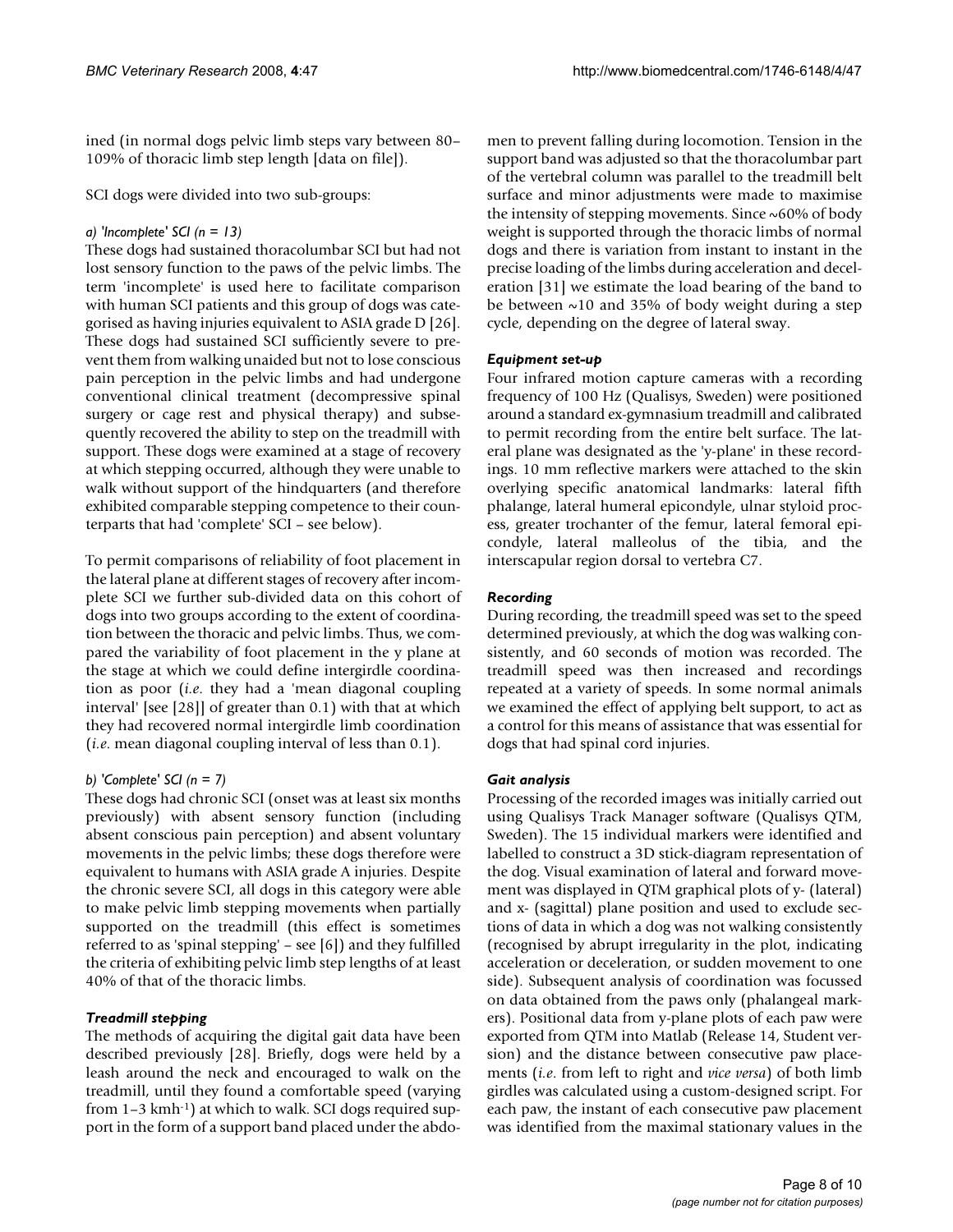sagittal (x-plane) data (corresponding to the maximal extent of paw protraction immediately prior to its placement on the treadmill surface); the y-plane coordinates of the paw at that instant were then extracted by the Matlab script and exported into an Excel file (and see Additional File 1).

Initially therefore we determined the *base of support* for the thoracic and pelvic limb girdles respectively. Because of the variability in conformation of our study group of dogs we anticipated the need to apply a formula to determine normal ratios for the base of weight support in the thoracic and pelvic limb girdles. However, more importantly, in this study we were primarily interested in the degree of *variability* in foot placement, rather than the mean position (since that would be restricted by the anatomy of the pelvic limb). We reasoned that animals that exhibited greater unreliability in placement would have an abnormally wide distribution of values compared to the mean. Therefore we calculated the *coefficient of variation* in foot placement by using the base of support data and dividing the standard deviation by the mean for the thoracic and pelvic limb pairs individually [32]. We then compared this ratio between groups of dogs. Because we were interested in whether there was a difference in inconsistency of foot placement between the pelvic and thoracic limb girdles we then derived a second ratio – between the coefficient of variation of the pelvic and thoracic limb girdles. This parameter was then also compared amongst the groups.

#### *Estimation of limb length*

Measurement of 'limb length' in dogs is not straightforward, since different conformations of dog will stand with the joints at different angles, therefore we measured tibial length as a surrogate that would accurately represent the range in size of dog in each group. These measurements were made from the digital data acquired through the QTM software indicating the relative locations of the stifle (knee) and hock (ankle) joints. Tibial lengths for dogs in each group are listed in Table 2.

#### *Statistical analysis*

Data acquired in QTM were transferred as numerical data into Matlab. A custom-written script was used to extract the data points of interest and standard matrix addition or subtraction was used to calculate time intervals and position as described above. The resulting data was assembled in Excel spreadsheets and transferred into GraphPad Prism (Version 5.0 for Windows) for statistical analysis.

For each animal there were columns of data listing the distance between the intragirdle paw pairs at placement on the treadmill. From these we calculated the means, standard deviations and coefficients of variation for comparison between different groups. All groups of data (normal, incomplete and complete SCI) were initially compared using the Kruskal-Wallis test, followed by *post hoc* Dunn's tests where appropriate to determine differences between specific groups if significance was detected in the Kruskal-Wallis test. Where this occurred we have reported results of *post hoc* tests, full details are given in figure legends. Paired Student's t tests were used to compare data derived from normal animals at different speeds and walking with and without abdominal band support. The Mann-Whitney test was used to compare data from normal and lame dogs. For all tests, significance was assumed when p < 0.05.

#### **Authors' contributions**

LH carried out the locomotor testing and wrote part of the manuscript. RJMF aided in experimental design, provision of laboratory facilities and editing of the manuscript. NDJ designed the study, wrote most of the manuscript and carried out the statistical analysis.

#### **Additional material**

#### **Additional file 1**

*Data processing example. This additional file provides information on the method used to transform the raw data into the summary description and statistical analysis of lateral foot positioning.* Click here for file

[\[http://www.biomedcentral.com/content/supplementary/1746-](http://www.biomedcentral.com/content/supplementary/1746-6148-4-47-S1.doc) 6148-4-47-S1.doc]

#### **References**

- 1. Basso DM, Beattie MS, Bresnahan JC: **[A sensitive and reliable](http://www.ncbi.nlm.nih.gov/entrez/query.fcgi?cmd=Retrieve&db=PubMed&dopt=Abstract&list_uids=7783230) [locomotor rating scale for open field testing in rats.](http://www.ncbi.nlm.nih.gov/entrez/query.fcgi?cmd=Retrieve&db=PubMed&dopt=Abstract&list_uids=7783230)** *J Neurotrauma* 1995, **12:**1-21.
- 2. Górska T, Bem T, Majczyński H, Zmysłowski W: **[Different forms of impairment of the fore-hindlimb coordi](http://www.ncbi.nlm.nih.gov/entrez/query.fcgi?cmd=Retrieve&db=PubMed&dopt=Abstract&list_uids=8787172)[nation after partial spinal lesions in cats.](http://www.ncbi.nlm.nih.gov/entrez/query.fcgi?cmd=Retrieve&db=PubMed&dopt=Abstract&list_uids=8787172)** *Acta Neurobiol Exp (Wars)* 1996, **56:**177-88.
- 3. Rossignol S, Chau C, Brustein E, Bélanger M, Barbeau H, Drew T: **[Locomotor capacities after complete and partial lesions of](http://www.ncbi.nlm.nih.gov/entrez/query.fcgi?cmd=Retrieve&db=PubMed&dopt=Abstract&list_uids=8787206) [the spinal cord.](http://www.ncbi.nlm.nih.gov/entrez/query.fcgi?cmd=Retrieve&db=PubMed&dopt=Abstract&list_uids=8787206)** *Acta Neurobiol Exp (Wars)* 1996, **56:**449-63.
- 4. Bem T, Gorska T, Majczynski H, Zmyslowski W: **[Different patterns](http://www.ncbi.nlm.nih.gov/entrez/query.fcgi?cmd=Retrieve&db=PubMed&dopt=Abstract&list_uids=7621942) [of fore-hindlimb coordination during overground locomo](http://www.ncbi.nlm.nih.gov/entrez/query.fcgi?cmd=Retrieve&db=PubMed&dopt=Abstract&list_uids=7621942)[tion in cats with ventral and lateral spinal lesions.](http://www.ncbi.nlm.nih.gov/entrez/query.fcgi?cmd=Retrieve&db=PubMed&dopt=Abstract&list_uids=7621942)** *Exp Brain Res* 1995, **104:**70-80.
- 5. Brustein E, Rossignol S: **[Recovery of locomotion after ventral](http://www.ncbi.nlm.nih.gov/entrez/query.fcgi?cmd=Retrieve&db=PubMed&dopt=Abstract&list_uids=9744936) [and ventrolateral spinal lesions in the cat. I. Deficits and](http://www.ncbi.nlm.nih.gov/entrez/query.fcgi?cmd=Retrieve&db=PubMed&dopt=Abstract&list_uids=9744936) [adaptive mechanisms.](http://www.ncbi.nlm.nih.gov/entrez/query.fcgi?cmd=Retrieve&db=PubMed&dopt=Abstract&list_uids=9744936)** *J Neurophysiol* 1998, **80:**1245-1267.
- 6. Naito A, Shimizu Y, Handa Y: **[Analyses of treadmill locomotion](http://www.ncbi.nlm.nih.gov/entrez/query.fcgi?cmd=Retrieve&db=PubMed&dopt=Abstract&list_uids=2175861) [in adult spinal dogs.](http://www.ncbi.nlm.nih.gov/entrez/query.fcgi?cmd=Retrieve&db=PubMed&dopt=Abstract&list_uids=2175861)** *Neurosci Res* 1990, **8:**281-290.
- 7. Ditunno JF Jr, Ditunno PL, Graziani V, Scivoletto G, Bernardi M, Castellano V, Marchetti M, Barbeau H, Frankel HL, D'Andrea Greve JM, Ko HY, Marshall R, Nance P: **[Walking index for spinal cord injury](http://www.ncbi.nlm.nih.gov/entrez/query.fcgi?cmd=Retrieve&db=PubMed&dopt=Abstract&list_uids=10822394) [\(WISCI\): an international multicenter validity and reliability](http://www.ncbi.nlm.nih.gov/entrez/query.fcgi?cmd=Retrieve&db=PubMed&dopt=Abstract&list_uids=10822394) [study.](http://www.ncbi.nlm.nih.gov/entrez/query.fcgi?cmd=Retrieve&db=PubMed&dopt=Abstract&list_uids=10822394)** *Spinal Cord* 2000, **38:**234-243.
- 8. Olby NJ, De Risio L, Munana KR, Wosar MA, Skeen TM, Sharp NJ, Keene BW: **[Development of a functional scoring system in](http://www.ncbi.nlm.nih.gov/entrez/query.fcgi?cmd=Retrieve&db=PubMed&dopt=Abstract&list_uids=11592330) [dogs with acute spinal cord injuries.](http://www.ncbi.nlm.nih.gov/entrez/query.fcgi?cmd=Retrieve&db=PubMed&dopt=Abstract&list_uids=11592330)** *Am J Vet Res* 2001, **62:**1624-1628.
- 9. Deliagina TG, Orlovsky GN, Zelenin PV, Beloozerova IN: **[Neural](http://www.ncbi.nlm.nih.gov/entrez/query.fcgi?cmd=Retrieve&db=PubMed&dopt=Abstract&list_uids=16714480) [bases of postural control.](http://www.ncbi.nlm.nih.gov/entrez/query.fcgi?cmd=Retrieve&db=PubMed&dopt=Abstract&list_uids=16714480)** *Physiology (Bethesda)* 2006, **21:**216-225.